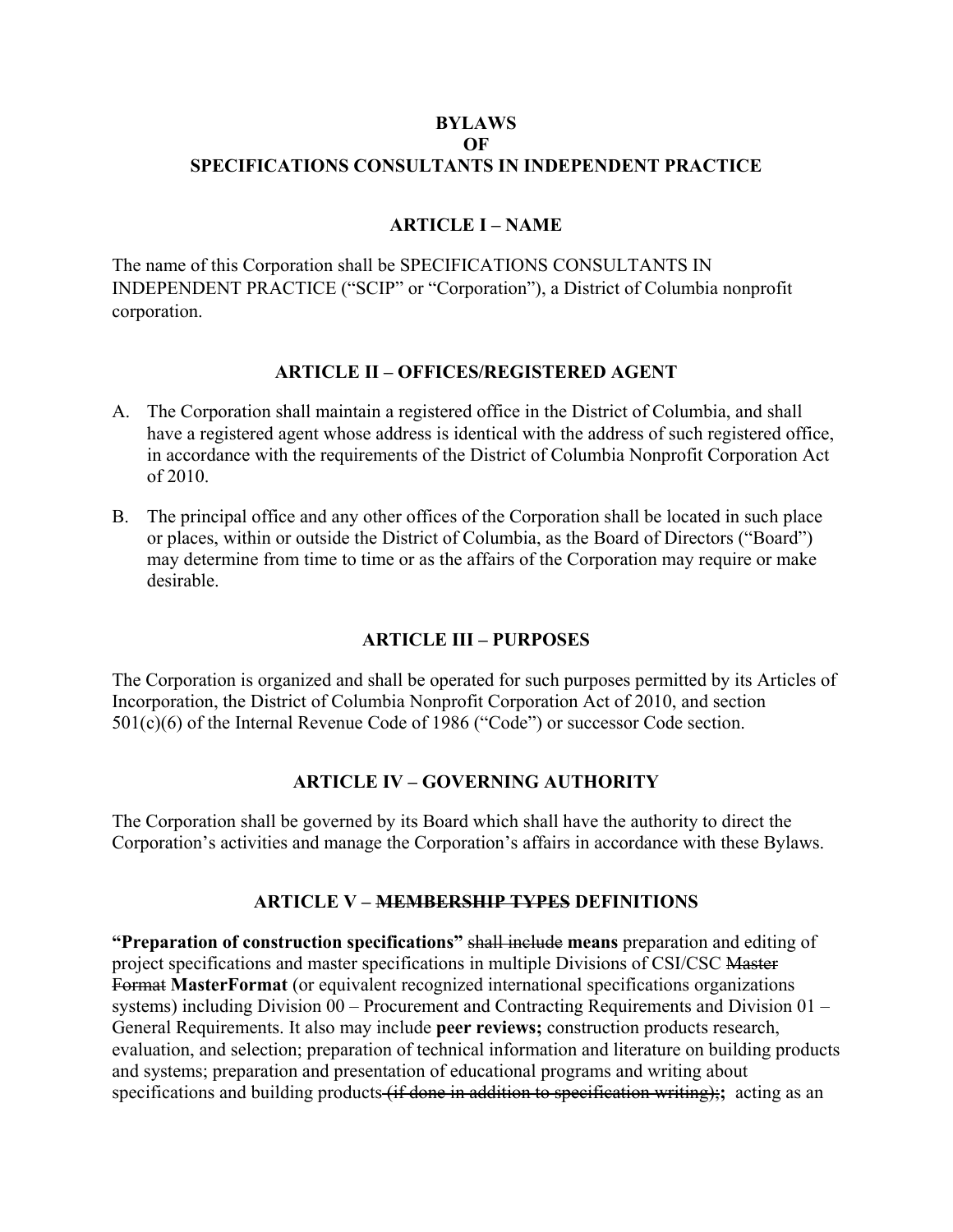expert witness in arbitration and other proceedings pertaining to construction technology; investigation and recommendation of restoration or replacement of areas of existing construction for property managers and similar companies; and engaging in other related activities which utilize the knowledge and skill of the specifier **if done in addition to specification writing more than 50% of working hours per year**.

#### **"Primarily" means more than 50% of working hours per year.**

# **ARTICLE VI – MEMBERSHIP TYPES**

**The Corporation shall have five classifications of membership: Consultant Members, Retired Members, Emeritus Members, Affiliate Members, and Emerging Specifier Members** whose qualifications, rights, duties, etc., are described below:

#### **Section 1: Consultant Members**

- **a. Consultant Members shall be members in good standing who have paid required dues and meet the criteria for membership that the Board establishes.**
- **b. Consultant Members must practice as independent specifications consultants, or be employees of independent specifications consultants, and shall engage primarily in the preparation of construction specifications.**
- c. Active **Consultant** Members may not be employed at any level of government, in an architectural or engineering firm, by a **firm responsible for writing and distributing master specifications systems for editing by others, by a** product manufacturer or distributor, a general contractor or subcontractor, a construction manager, an estimator, a data processing company, an association or foundation, or any other firm engaged in design, construction, manufacturing, or related fields of the construction industry, unless those firms also engage in independent specification consulting.
- d. Active **Consultant** Members must have engaged primarily in the preparation of construction specifications for at least five  $(5)$ -years.
- e. Active **Consultant** Members must know and understand standard specifications formats, languages, and techniques, and must be familiar with the CSI Practice Guides **CSI's best practices** or equivalent documents of other recognized international specifications organizations.
- f. Active **Consultant** Members must be familiar with and understand standard contract provisions and the development of supplementary contract conditions pertaining to construction specifications, including contract documents published by other design and construction organizations.
- g. Active **Consultant** Members must subscribe to and accept to be bound by the Corporation's "Standard Code of Practice."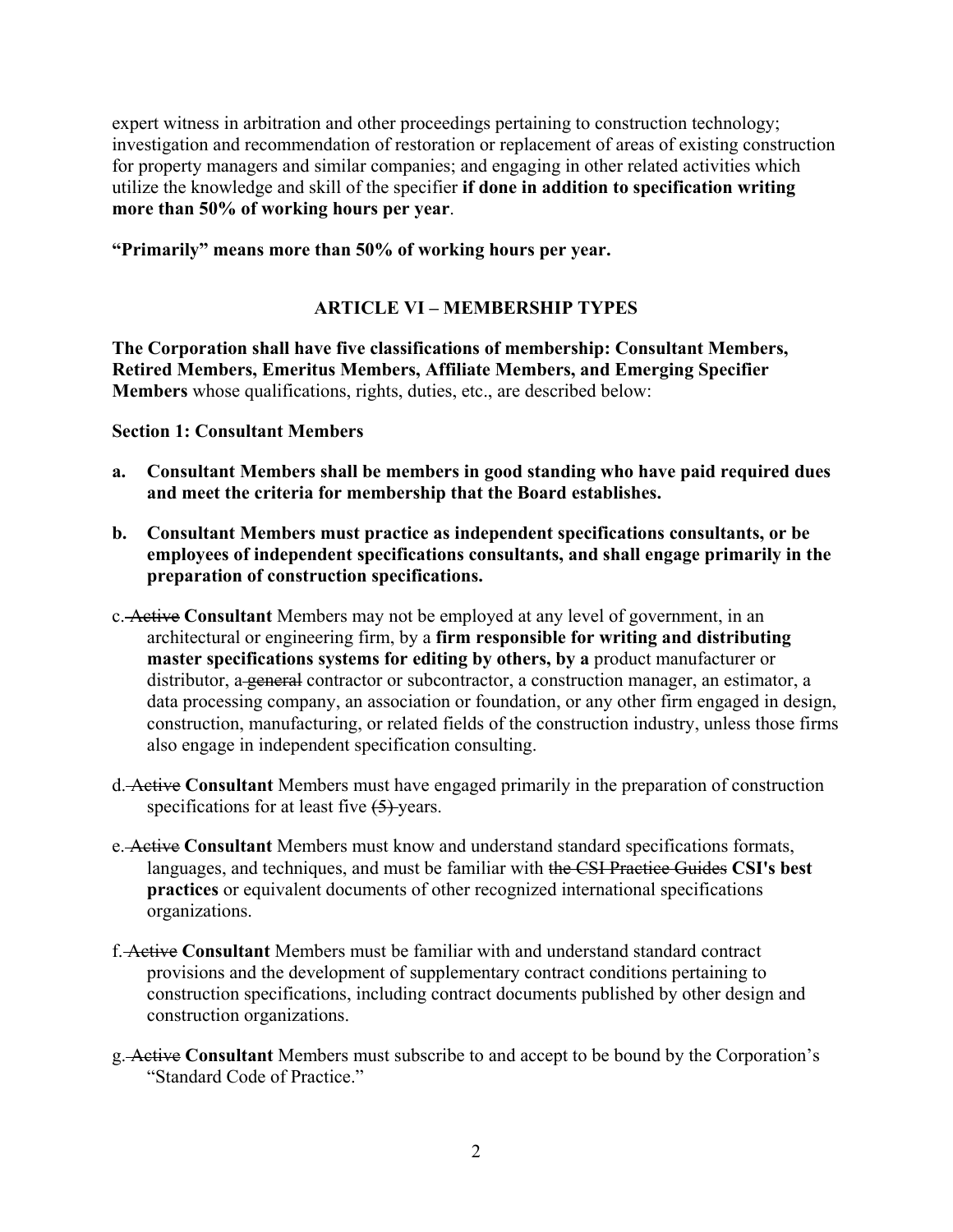**h.** Active **Consultant** Members are eligible to attend and vote at membership meetings, **vote for officers and on motions,** serve as directors and officers, vote for directors and officers, serve on committees, and use "SCIP" or the title "Member of Specifications Consultants in Independent Practice" after their name.

### **Section 2: Retired Members**

- a. Retired Members shall be members in good standing who are retired from specifications practice but who have been a Consultant Member or Affiliate Member of the Corporation for at least five continuous years prior to retirement.
- **b.** Retired Members are eligible to attend membership meetings, serve on committees, and perform other duties as requested by the Board. Retired Members shall not be eligible to vote at meetings of the membership or on any other **on** matters affecting the Corporation except that Retired Members may vote as committee members while serving on committees the Board may establish from time to time. Retired Members may use "SCIP Retired", "SCIP-r" or the title "Retired Member of Specifications Consultants in Independent Practice" after their name.

#### **Section 3: Affiliate Members**

a. Affiliate Members shall be members in good standing who have paid all required dues and who satisfy the requirements set forth in Article V, Section 1, subparagraphs e-g applicable to Active Members.

b. Affiliate Members, who otherwise do not qualify for membership in the Corporation as Active Members, must engage "primarily" in the "preparation of construction specifications" as these terms are defined in Article V, Section 1 (b) above.

- **a. Affiliate Members shall be members in good standing who have paid required dues.**
- **b. Affiliate Members must have engaged primarily in the preparation of construction specifications for at least five years.**
- **c. Affiliate Members may be employed in an architectural or engineering firm, and shall engage primarily in the preparation of construction specifications, or by a firm responsible for writing and distributing master specifications systems for editing by others.**
- **d. Affiliate Members must subscribe to and accept to be bound by the Corporation's "Standard Code of Practice."**
- e. Affiliate Members are eligible to attend membership meetings, vote for the Affiliate Member Director, serve as Affiliate Member Director, serve on committees, and perform other duties as requested by the Board. Affiliate Members shall not be eligible to vote at meetings of the membership or on any **on** other matters affecting the Corporation other than in regard to issues concerning the Affiliate Member Director, special assessments, and as committee members while serving on committees the Board may establish from time to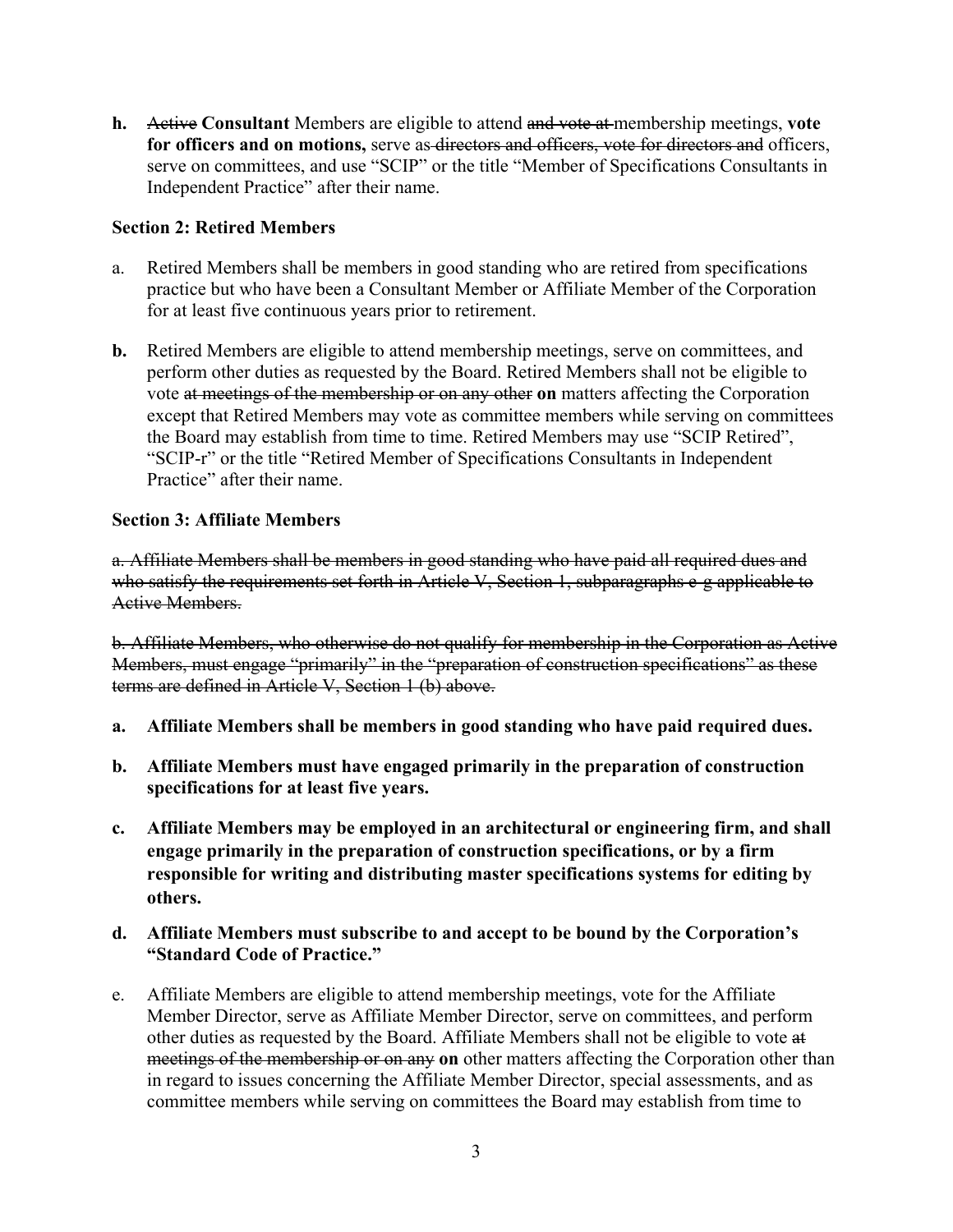time. Affiliate Members may use "SCIP Affiliate", "SCIP-a" or the title "Affiliate Member of Specifications Consultants in Independent Practice" after their name.

### **Section 4: Emeritus Members**

- **a.** Emeritus Members shall be members in good standing who have reached the age of 70 years and been an active **a Consultant** Member or Affiliate Member of the Corporation for the ten years immediately preceding application for change of status.
- **b.** Emeritus members are eligible to attend and vote at membership meetings, serve as directors and officers, vote for directors **officers** and officers **on motions**, serve on committees, and use "SCIP Emeritus," "SCIP-e" or the title "Emeritus Member of Specifications Consultants in Independent Practice" after their name.

### **Section 5: Emerging Specifier Members**

- **a. Emerging Specifier Members are members that are new to specification writing, regardless of previous experience in architecture and construction, shall be members in good standing who have paid required dues and meet the criteria for membership that the Board establishes. Emerging Specifier Members shall be entitled to all rights and privileges of membership as described herein.**
- **b. Emerging Specifier Members must practice as independent specifications consultants, be employees of independent specifications consultants, be employed in an architectural or engineering firm, or be employed by a firm responsible for writing and distributing master specifications systems for editing by others. Emerging specifier members shall engage primarily in the preparation of construction specifications.**
- **c. Emerging Specifier Members may not be employed at any level of government, by a product manufacturer or distributor, a contractor or subcontractor, a construction manager, an estimator, a data processing company, an association or foundation, or any other firm engaged in design, construction, manufacturing, or related fields of the construction industry, unless those firms also engage in independent specification consulting.**
- **d. Emerging Specifier Members must have engaged primarily in the preparation of construction specifications for up to five years.**
- **e. Emerging Specifier Members must subscribe to and agree to be bound by the Corporation's "Standard Code of Practice."**
- **f. Emerging Specifier Members are eligible to attend membership meetings, vote for the Emerging Specifier Member Director, serve as Emerging Specifier Member Director, serve on committees, and perform other duties as requested by the Board. Emerging Specifier Members shall not be eligible to vote on other matters affecting the Corporation other than in regard to issues concerning the Emerging Specifier Member Director, special assessments, and as committee members while serving on committees**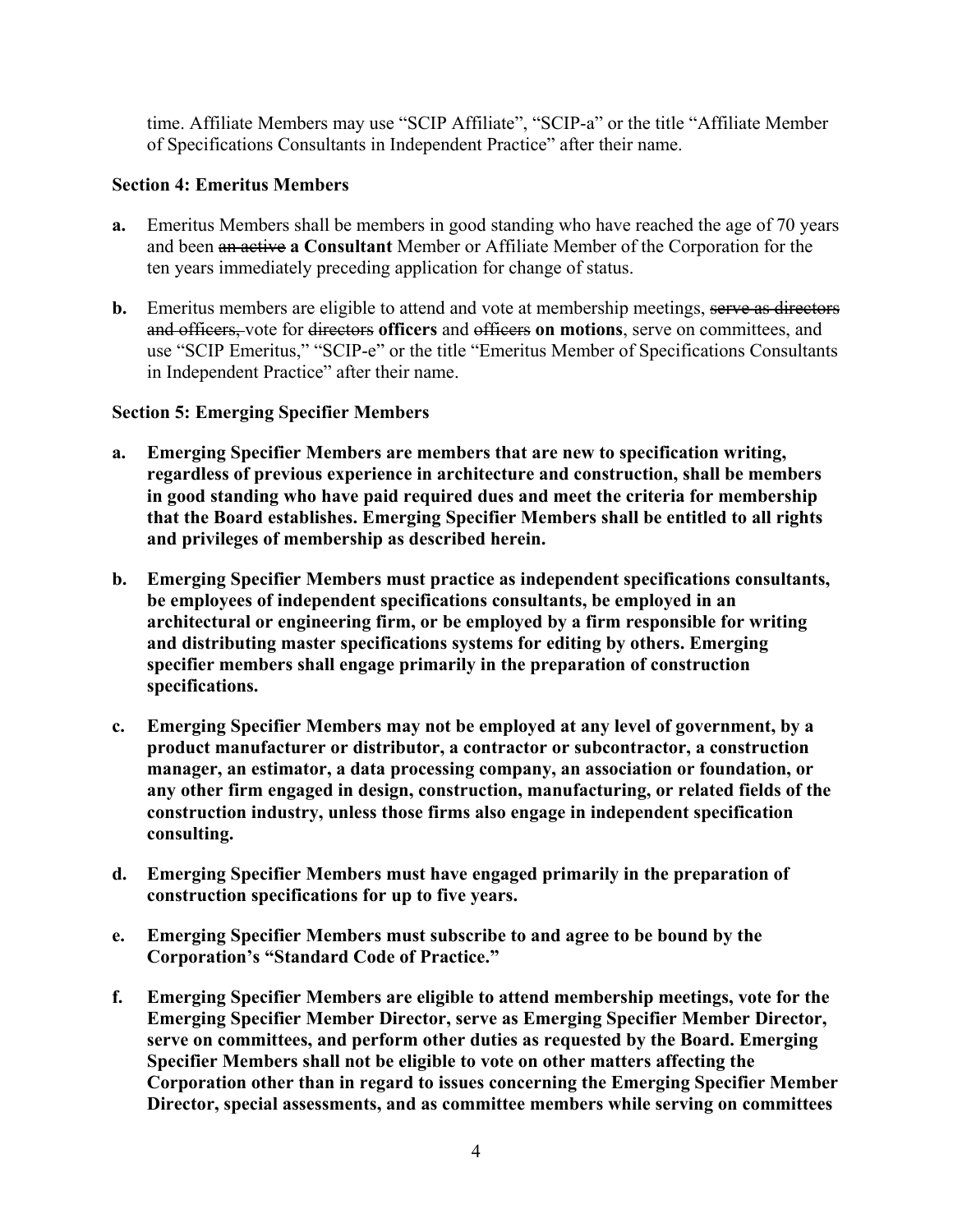**the Board may establish from time to time. Emerging Specifier Members may use "SCIP Emerging Specifier", "SCIP-es" or the title "Emerging Specifier Member of Specifications Consultants in Independent Practice" after their name.** 

### **Section 6: Rights and Responsibilities**

- **a.** *Changes in Classification*: Active Members and Affiliate Members may request changes in their classification by giving written notice to the Secretary, including reasons for reclassification. Decisions will be made by the Board at its sole discretion and the Board shall direct the Secretary to notify the affected Active Member or Affiliate Member of the Board's decision in writing in a timely manner. Changes in membership classification as directed by the Board will be reflected in the Member Database Roster, upon notice to the affected member.
- **b.** *Withdrawal*: Members may withdraw as a Member from the Corporation by giving written notice to the Secretary. All rights, privileges, and interests in the Corporation shall cease immediately upon withdrawal, except liability for dues or other financial obligations in arrears which shall continue until satisfied. No refund of dues will be paid to the withdrawing Member.
- **c.** Sanctions, Suspension and Expulsion:
	- 1. *Failure to Pay Dues and Charges*: If an Active **a Consultant** Member or**,** Affiliate **Member, or Emerging Specifier** Member shall fail to pay dues or other properly assessed charges in a timely manner, such failure automatically shall result in revocation of the rights and privileges of membership if such delinquency shall continue for sixty (60) days from the last date of the term in which dues have been paid. If such delinquency continues for ninety (90) days, or such longer term as determined by the Board, from the last date of the term in which dues have been paid, membership shall be automatically terminated. The Active **Consultant** Member or**,** Affiliate **Member, or Emerging Specifier** member shall be permitted to reapply for membership, but such application must be accompanied by payment in full of all delinquent dues and other charges in arrears plus reasonable interest as the Board may determine from time to time.
	- *2. Willful Violation of Bylaws or Rules:* If **a** an Active Member or Affiliate Member willfully violates any provision of these Bylaws or any other rule of the Corporation, the Board shall have discretion to discipline the Active Member or Affiliate Member, including (but not limited to): reprimanding the Active Member or Affiliate Member (either privately or publicly); suspending membership until the violation has abated and assurance has been provided that it will not recur; suspending membership for a stated period; or expulsion (either on terms permitting re-application or absolutely). In determining the proper sanction, the Board, at its discretion, shall consider the gravity of the violation, persistence of the violation, and harm caused to the Corporation, as well as the likelihood of recurrence. Prior to any Board action being taken, a statement of the charges shall have been sent by certified mail with return receipt requested or by electronic communication, to the last recorded physical or e-mail address of the Active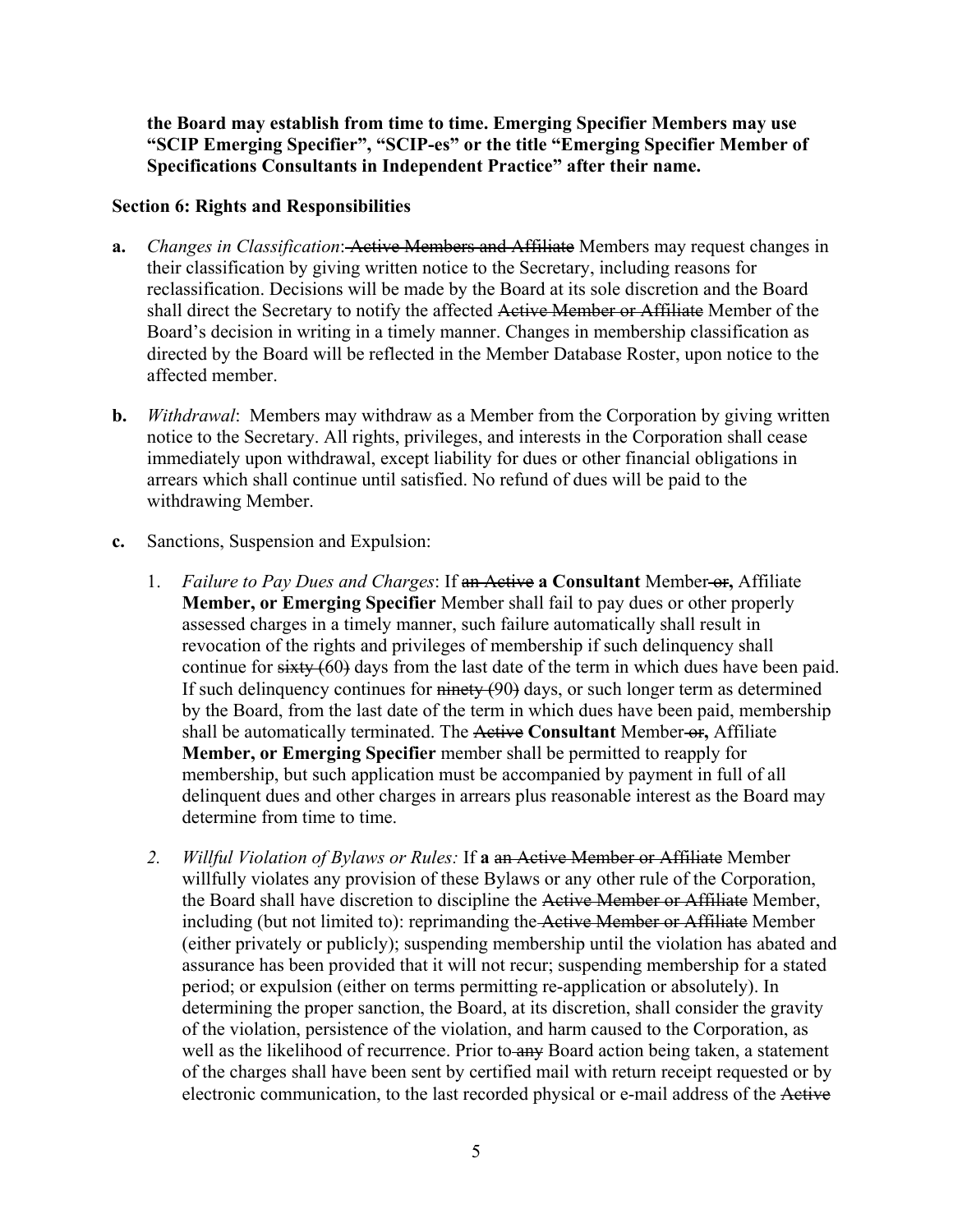Member or Affiliate Member subject to review at least fifteen (15) days before the Board meeting at which such charges will be considered. A notice of the time and place of the meeting shall accompany this statement. The Active Member or Affiliate **The** Member subject to review shall have the opportunity to present or have an appointed representative present any justification, defense, or grounds for mitigation of any possible sanction described above.

- 3. *Other Reasons for Expulsion*: Members may be expelled (either on terms permitting re-application or absolutely) from the Corporation for any other reason deemed reasonable by majority vote of the Board, provided that the member subject to review is provided a statement of grounds for such action at least  $sixty(60)$  days prior to the date set for such action and such member is provided an opportunity to be heard by the Board. Evidence may be presented in person or by written testimony. The Board's decision in such matters shall be final.
- **d.** Reinstatement: Members who have been expelled from membership may be reinstated as directed by the Board at the Board's sole discretion. Outstanding dues and assessments must be paid in full as a condition for reinstatement of previous Active **Consultant** Members and**,** Affiliate Members.**, or Emerging Specifier Members.** Any member so reinstated shall be considered a continuously active Member or Affiliate Member of the Corporation retroactive to the date such member first became an Active Member or Affiliate Member only when all dues and any other assessments that are in arrears are paid in full. Any member reinstated as a Retired or Emeritus Member shall be considered a continuously Retired or Emeritus Member retroactive to the date when such member first became a Retired or Emeritus Member.

#### **Section 7: Interest in Property**

No member by reason of membership status shall have any right, title, or interest in, or to the property of, the Corporation.

#### **Section 8: Membership Dues**

- a. Active **Consultant** Members and**,** Affiliate Members **and Emerging Specifier Members**  shall pay dues and charges at the respective rates established by the Board.
- b. Retired and Emeritus Members are exempt from paying dues and other charges and assessments.
- c. The Board is authorized to impose upon Active and **Consultant,** Affiliate Members**, and Emerging Specifier Members** special fees or other assessments for special activities and otherwise, in the exercise of its discretion, to provide for the financial support of the Corporation.

#### **Section 9: Applications for Membership/References to "Members"**

a. Applications from prospective Active, Retired, Emeritus, or Affiliate Members shall be submitted to the Corporation on forms the Board may adopt from time to time. The Board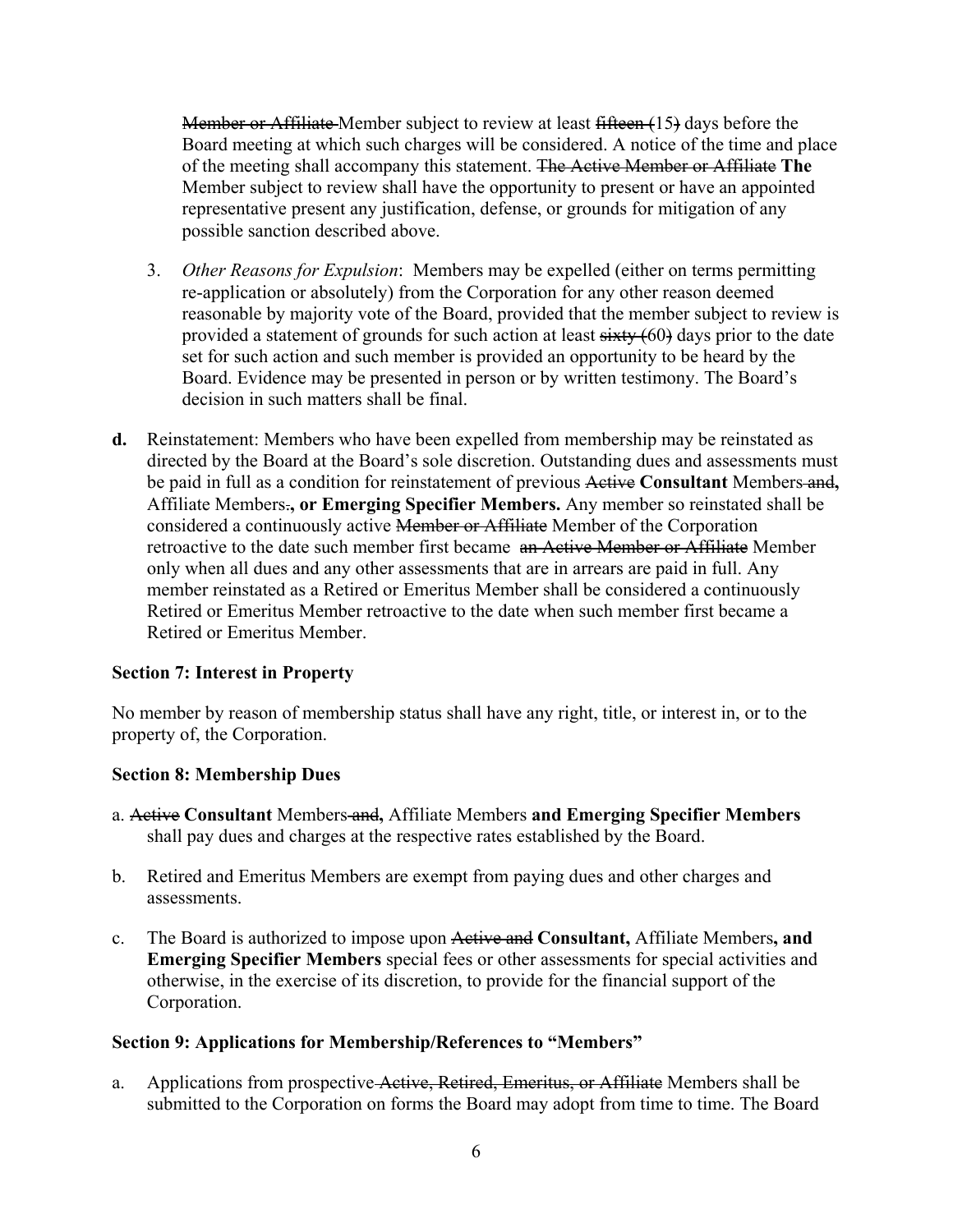shall determine eligibility for membership based on the minimum qualifications for the different types of membership set forth above.

b. References to "Members" in these Bylaws shall be deemed to refer to Active **Consultant** Members, Retired Members, Emeritus Members, and Affiliate **Members, and Emerging Specifier** Members.

# **ARTICLE VI VII –MEETINGS**

a. *Annual Meetings of Members*: Annual meetings of the Members shall be held at a time and place set by the Board for the transaction of business and to promote the purposes of the Corporation. Notice of such annual meeting shall be provided by the Secretary to all Members at least ninety (90) days prior to the date of the meeting. **The order of business may be altered by request of a majority of the Consultant and Affiliate Members present.**

### The order of business may be altered by request of a majority of the Active and Affiliate Members present.

- b. *Special Meetings of the Members*: Special meetings of the Members may be called by the President, provided at least forty-five (45) days advance notice is given to all Members.
- c. *Updating Addresses*: All Members of the Corporation shall be responsible for updating their physical and e-mail addresses by providing notice of any change in their physical or e-mail addresses to the Secretary or such officer the Board may designate from time to time.
- d. *Conduct of Meetings of the Members*: The President shall preside over all meetings of the Members. If he or she is absent, the President-Elect shall preside.
- e. *Quorum*: Fifteen percent (15%) of the total number of Active **Consultant** and Affiliate Members in attendance at a meeting of the membership shall constitute a quorum.
- f. *Call of Meeting of the Members*: A special meeting of the Members shall be called by the President upon the written request of twenty percent (20%) of the Active **Consultant** Members or by the Board.

## **ARTICLE VII VIII – BOARD OF DIRECTORS/OFFICERS**

## **Section 1: Composition and Qualifications**

**a.** The Regular Board shall consist of eight (8) **nine** directors. Seven (7) directors shall be Active **Consultant** Members ("Active **Consultant** Member Director") and")**,** one (1) director shall be an Affiliate Member ("Affiliate Member Director")**, and one director shall be an Emerging Specifier Member ("Emerging Specifier Member Director")**. Each Director shall have one  $(1)$ -vote.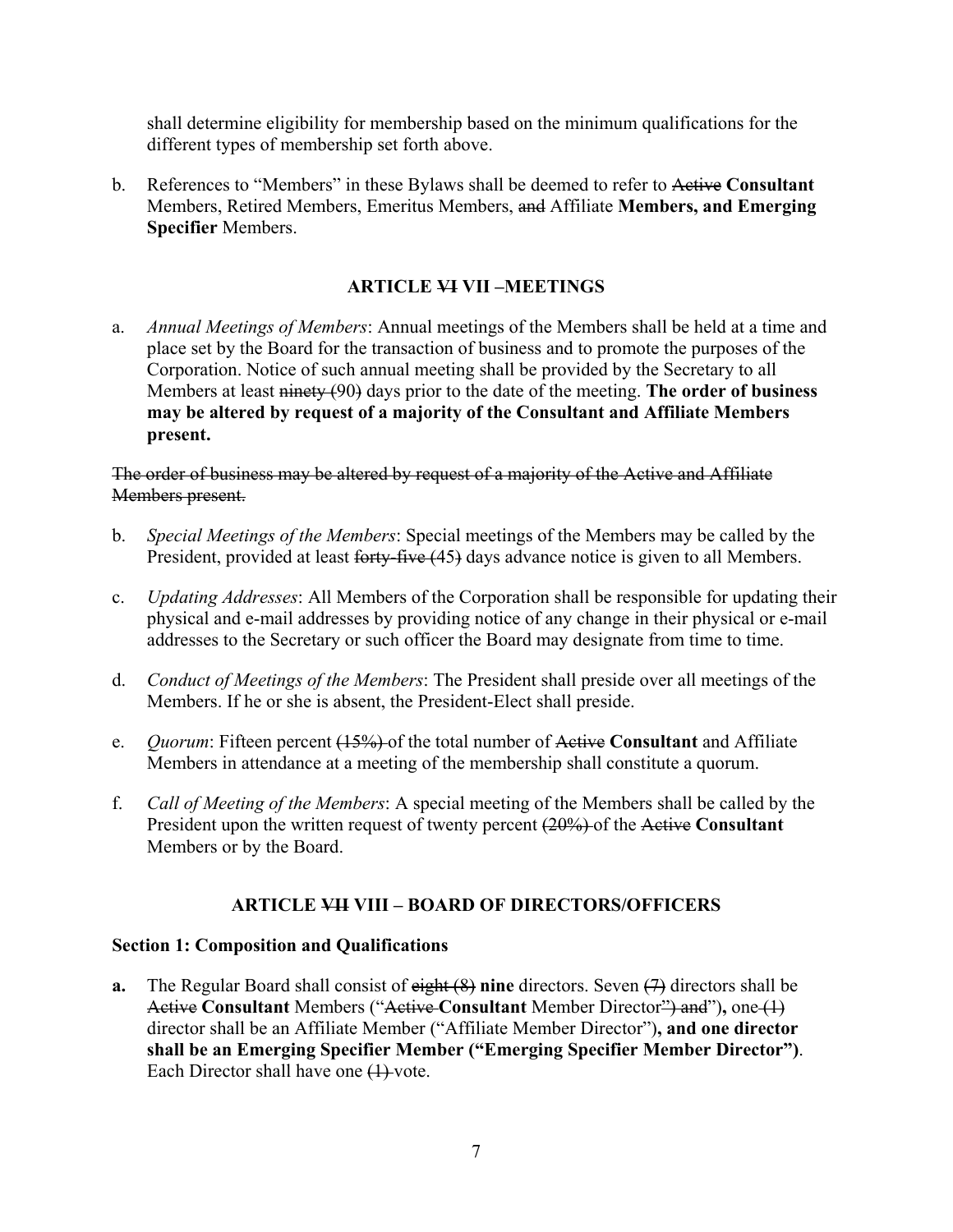**b.** The Initial Board of the Corporation shall consist of the three  $(3)$  persons identified in the articles of incorporation filed with the Corporations Division of the Business Regulation Administration of the Department of Consumer and Regulatory Affairs of the District of Columbia on December 29, 2014, who shall serve as the directors of the Corporation until the Regular Board is elected by the Active **Consultant** Members at any meeting of the Active **Consultant** Members.

### **Section 2: Duties and Powers: No Proxy**

**a.** The Board shall be responsible for the administration of the Corporation and the supervision and control of its assets and property, including, but not limited to, the power to approve the budget, determine the dues payable by all classes **classifications** of members, and to engage in all other acts that may be necessary or appropriate in connection with the management of the Corporation. The Board shall carry out the duties set forth herein and be the final interpreter of the Articles of Incorporation and Bylaws. A Director shall not be permitted by proxy to delegate or assign his or her right to vote.

#### **Section 3: Election of Directors/Officers**

**a.** Only Active Consultant Members in good standing shall elect the seven (7) Active **Consultant** Member Directors and the officers of the Corporation. Only Affiliate Members in good standing shall elect the one (1) Affiliate Member Director. **Emerging Specifier Members in good standing shall elect the one Emerging Specifier Member Director.** Retired Members shall have no right to vote.

#### **Section 4: Removal/Resignation/Vacancies**

- a. Active **Consultant** Members, at any annual or special meeting of the Members, may remove an Active **Consultant** Member Director or an officer with or without cause. An affirmative vote by at least two-thirds (2/3) of a quorum of the Active **Consultant** Members present is required to remove an Active **a Consultant** Member Director and/or an officer.
- b. Affiliate Members, at any annual or special meeting of the Members, may remove the Affiliate Member Director with or without cause. An affirmative vote by at least two-thirds (2/3) of a quorum of the Affiliate Members present is required to remove an Affiliate Member Director.
- **c. Emerging Specifier Members, at any annual or special meeting of the Members, may remove the Emerging Specifier Member Director with or without cause. An affirmative vote by at least two-thirds of a quorum of the Affiliate Members present is required to remove an Affiliate Member Director.**
- **d.** Notice of intent to remove an Active **a Consultant** Member Director or officer shall be printed and mailed to all Active **Consultant** Members and**,** notice of intent to remove the Affiliate Member Director shall be printed and mailed to all Affiliate Members, **and notice of intent to remove the Emerging Specifier Member Director shall be printed and mailed to all Emerging Specifier Members** at least thirty (30) days prior to the meeting of the Members.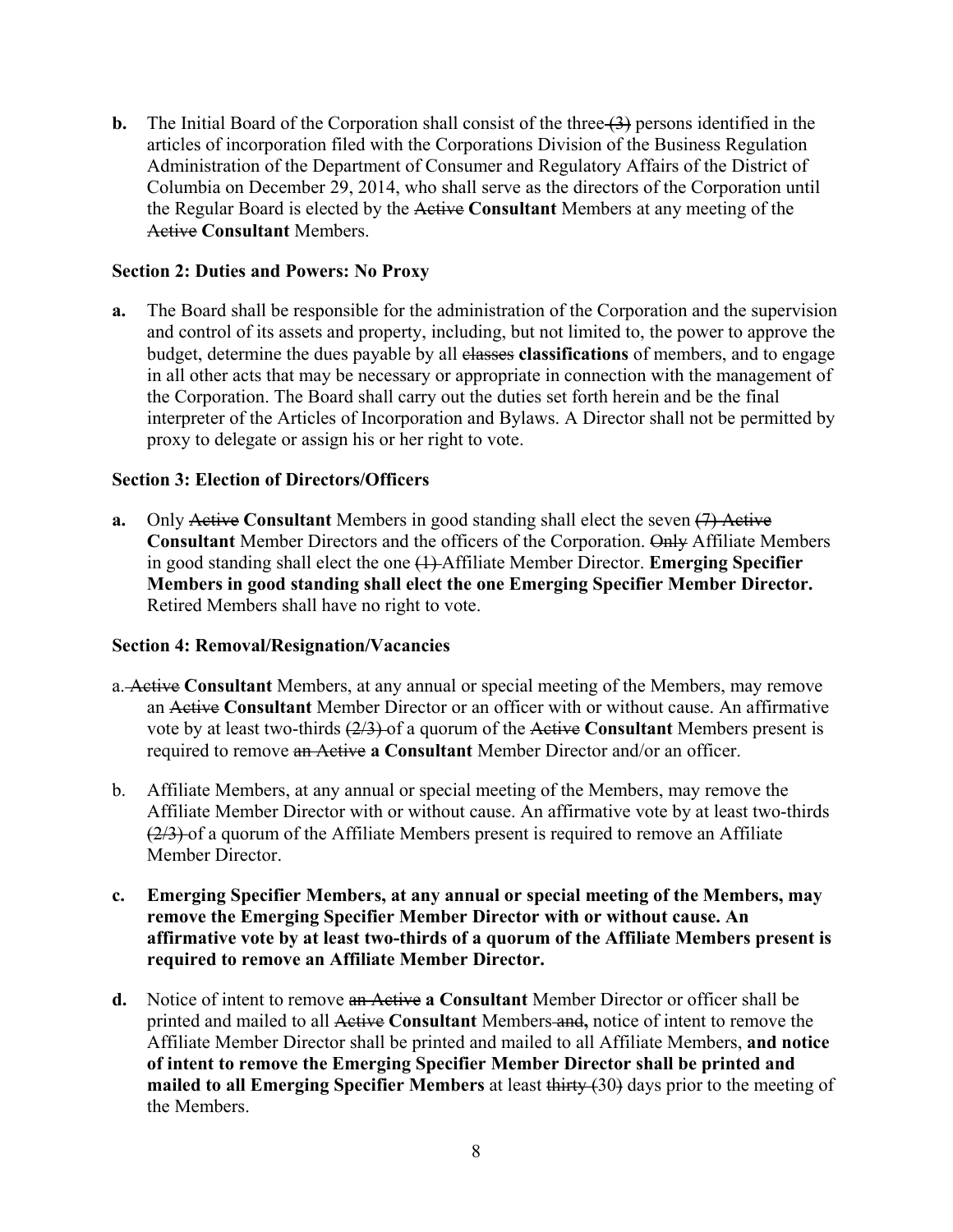**e.** A director or officer of the Corporation may resign at any time provided written notice of the director's or officer's decision to resign and the effective date of such resignation shall be provided to the President and Secretary of the Corporation, in the event of a director's resignation, or to the Board in the event of an officer's resignation. The Board at any annual, regular, or special meeting may appoint new directors or officers to fill unexpired director's or officer's terms vacated for any reason. Such persons shall serve until the term of the office to which they are appointed shall expire.

#### **Section 5: Officers**

The officers of the Corporation shall include: the President, President-Elect, two Vice Presidents, the Secretary, the Treasurer, and the Immediate Past President of the Corporation.

- a. *President:* The President shall be the chief executive officer of the Corporation having the power, responsibility and authority to:
	- 1. Lead and guide the Corporation in accomplishing its purposes;
	- 2. Supervise and manage the Corporation's affairs, including delegating powers and duties to an Executive Director if one is appointed, subject to the control of the Board;
	- 3. Prepare agendas (in consultation with the Board) and preside at all Board meetings and meetings of the Members;
	- 4. Confirm that all orders and resolutions of the Board are carried into effect;
	- 5. Present reports as required to the Board;
	- 6. Sign minutes and resolutions of the Board; enter into any contract or agreement on behalf of the Corporation; and execute in the corporate name, along with the Secretary, any instrument or other writing or other documents on behalf of the Corporation; and
	- 7. Perform all duties incident to the office of President and such other duties as the Board may direct from time to time.
- b. *President-Elect:* The President-Elect shall act in the absence of the President and shall perform such other duties as the Board may direct or the President may delegate from time to time. The President-Elect shall **chair the nominating committee for officers The President-Elect shall** preside at meetings in the absence of the President.
- c. *Vice Presidents:* The Corporation shall have two vice presidents who shall perform such duties as the Board may direct or the President may delegate from time to time.
- d. *Secretary:* The Secretary shall:
	- 1. Attend all meetings of the Board and of the Members and record all votes, actions and the minutes of all proceedings and shall perform like duties for any executive and other committees when required;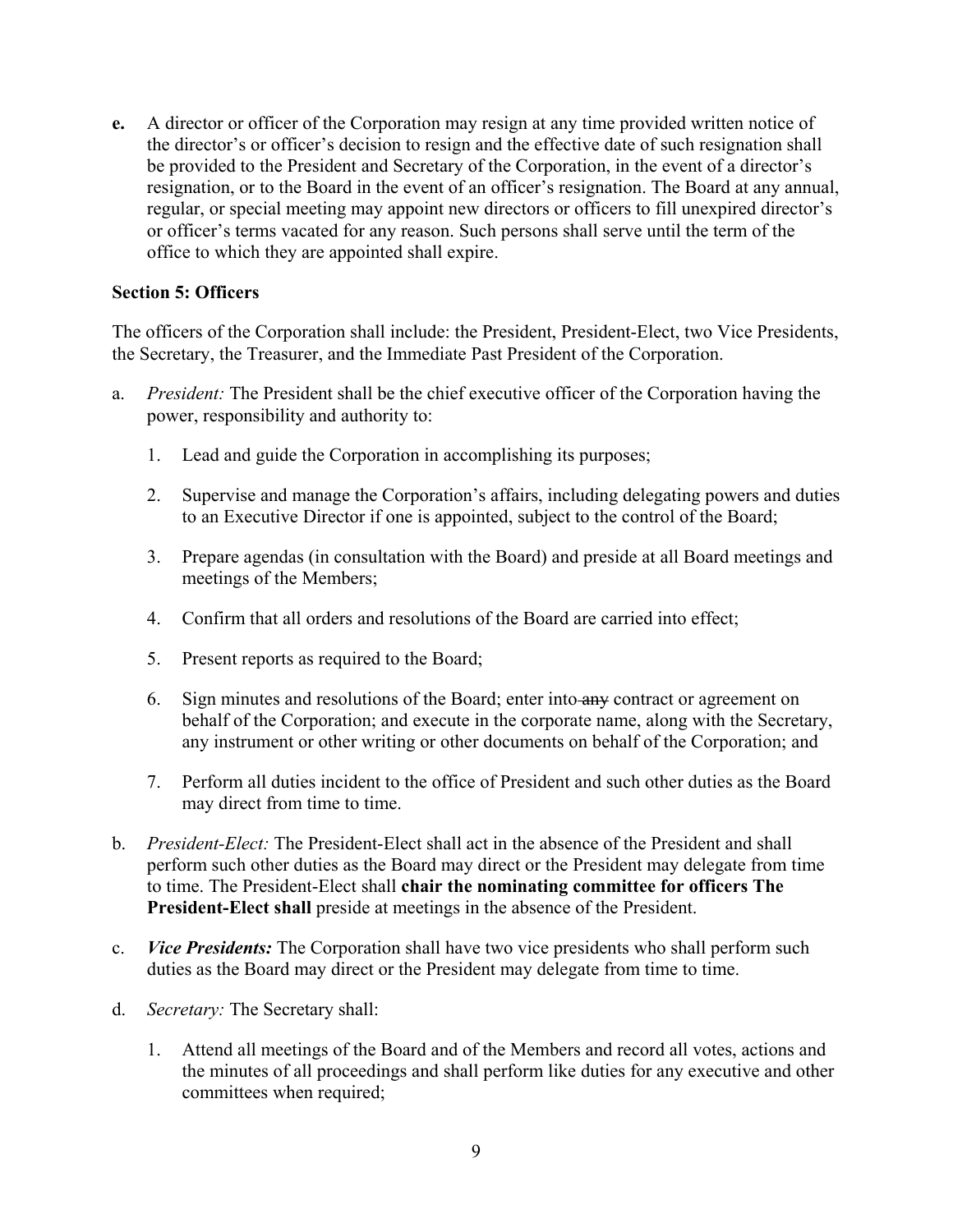- 2. Issue, or cause to be issued, notice of all meetings of the Board, meetings of the Members and meetings of any committees as directed by the President;
- 3. Maintain all records and correspondence of the Corporation except those pertaining to the Treasurer;
- 4. Maintain all office supplies including Corporation stationery supplies and attend to official correspondence as required;
- 5. Deliver to any successor all property and records of the Corporation in a neat and organized manner; and
- 6. Perform all other duties incident to the office of Secretary and such other duties as the Board may direct or the President may delegate from time to time.
- e. *Treasurer:* The Treasurer shall:
	- 1. Be responsible for the financial affairs of the Corporation including, but not limited to, having custody of the corporate funds and securities, paying all bills, keeping full and accurate accounts of receipts and disbursements of the Corporation, depositing all monies and other valuables in the name and to the credit of the Corporation into depositories designated by the Board, and maintaining all other financial records of the Corporation.**;**
	- 2. Establish a bank account and other depositories for the Corporation as may be directed by the Board;
	- 3. Solicit and collect dues and other funds owed to the Corporation, and disburse budgeted funds after receiving proper vouchers;
	- 4. Disburse unbudgeted funds as may be directed by the President or the Board;
	- 5. Prepare proposed annual budgets and financial statements at such intervals as the President or the Board shall direct and provide such documents to the Members at the annual meeting of the Members;
	- 6. Maintain the roster of current Members including phone numbers, addresses and email addresses **through the Membership Chair**;
	- 7. Deliver to any successor all property, funds, rosters, and financial records in a neat and organized manner;
	- 8. **File the Corporation's IRS and District of Columbia income tax returns;**
	- **9.** If required by the Board, deliver a bond (in such form, in such sum, and with such surety or sureties as shall be satisfactory to the Board) for the faithful performance of the duties of that office and for the restoration to the Corporation, in case of the Treasurer's death, resignation, retirement, or removal from office, of all books papers,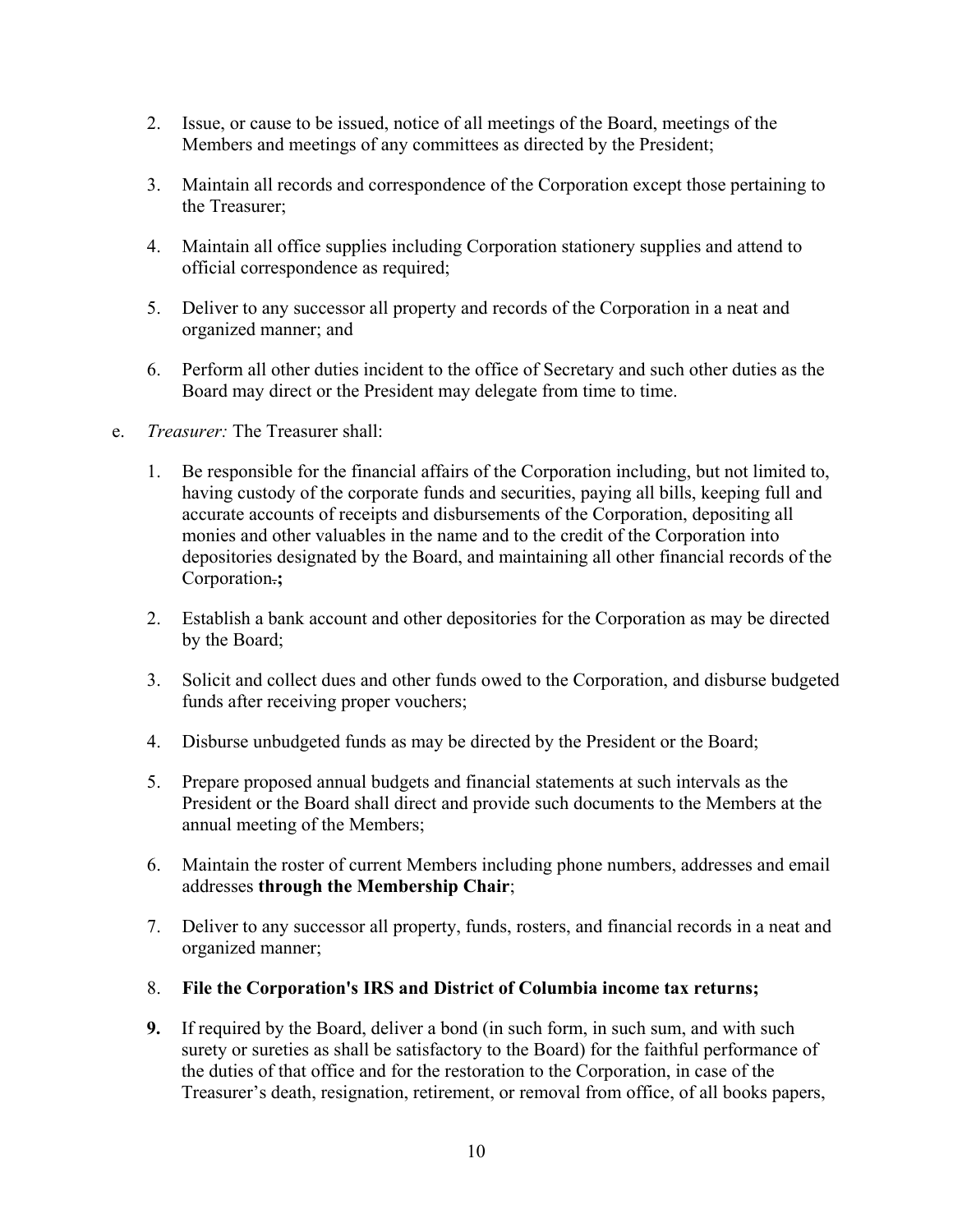vouchers, money and other property of whatever kind in the Treasurer's possession or under the Treasurer's control belonging to the **Corporation; and**

- **10.** Perform all other duties incident to the office of Treasurer and such other duties as the Board may direct or the President may delegate from time to time.
- f. *Immediate Past President:* The Immediate Past President shall:
- 1. Chair the nominating committee for officers;
	- 2. 1. Serve as advisor and counselor to the President when requested by the President; and
	- 3. 2. Perform such other duties as the Board may direct or the President may delegate from time to time.

#### **Section 6: Terms, Nomination, and Election of Officers and Directors**

- a. *Terms and Conditions of Office:* Except for the initial terms of officers and directors which shall run for one  $(1)$  year, The terms of officers and directors shall run for two  $(2)$  years and begin at the commencement of the fiscal year following their election.
- b. *President-Elect:* The President-Elect shall assume the office of the President immediately following the conclusion of the President's term.
- c. *Term Limits:* Officers may not hold the same office for more than two (2) terms in succession.
- d. *Active Consultant Member Directors and Officers Who Cease Being Active Consultant Members:* Any Active Consultant Member Director or officer, who ceases being an Active **a Consultant** Member of the Corporation for any reason, immediately shall cease serving as an Active **Consultant** Member Director or officer of the Corporation as of the date he or she ceases being an Active **a Consultant** Member in good standing. The Board shall appoint his or her replacement.
- e. *Affiliate Member Director Who Ceases Being an Affiliate Member:* An Affiliate Member Director who ceases being an Affiliate Member of the Corporation for any reason, immediately shall cease serving as an Affiliate Member Director of the Corporation as of the date he or she ceases being an Affiliate Member in good standing. The Board shall appoint his or her replacement.
- f. *Emerging Specifier Member Director Who Ceases Being an Emerging Specifier Member:* **An Emerging Specifier Member Director who ceases being an Emerging Specifier Member of the Corporation for any reason, immediately shall cease serving as an Emerging Specifier Member Director of the Corporation as of the date he or she ceases being an Emerging Specifier Member in good standing. The Board shall appoint his or her replacement.**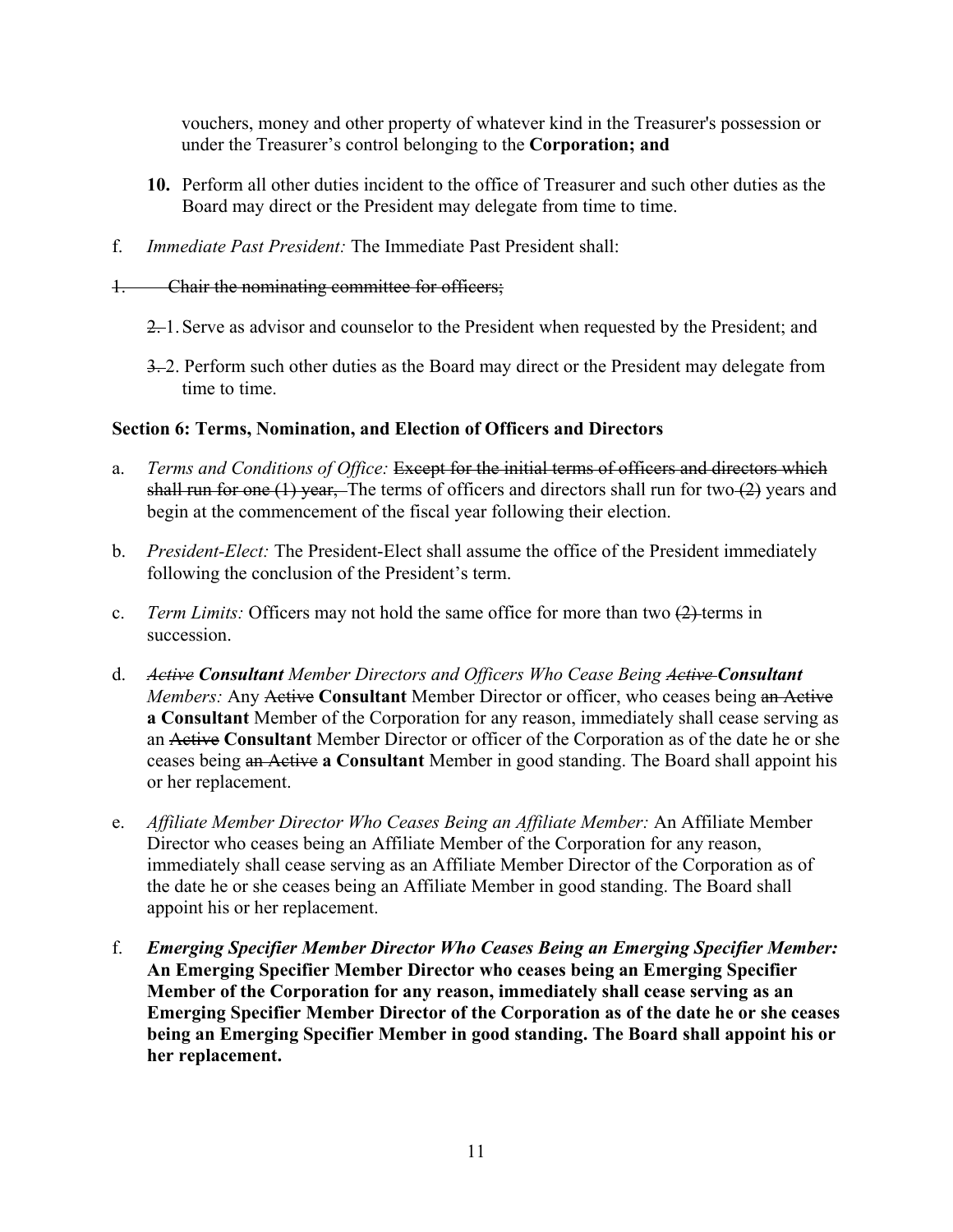- **f.** *Nominating Committee:* The Board shall appoint members of a Nominating Committee to consider announcing nominations for the various offices of the Corporation. Any such nominations shall occur at least ninety (90) days prior to the date the election of officers is scheduled to occur.
- g. *Nominations:*
	- 1) Nominations of persons for election as Active **Consultant** Member Directors and officers shall be made either by the Nominating Committee or by petition of three  $(3)$ -or more Active **Consultant** Members in a letter to the Secretary, postmarked no later than sixty (60) days prior to the date the election of Active **Consultant** Member Directors and officers is scheduled to occur.
	- 2) Nominations of persons for election as Affiliate Member Director shall be made either by the Nominating Committee or by petition of three or more Affiliate Members in a letter to the Secretary, postmarked no later than sixty (60) days prior to the date the election of the Affiliate Member Director is scheduled to occur.
	- **3) Nominations of persons for election as Emerging Specifier Member Director shall be made either by the Nominating Committee or by petition of three or more Affiliate Members in a letter to the Secretary, postmarked no later than 60 days prior to the date the election of the Emerging Specifier Member Director is scheduled to occur.**
- h. *Elections:* Not later than forty (45) days prior to the schedule date of an election, ballots shall be mailed**, emailed or made available through other electronic means** to all Active Members and Affiliate **Consultant** Members by first class mail or by electronic mail**, Affiliate Members, Emeritus Members, and Emerging Specifier Members**. Valid ballots must be returned to the Secretary or recorded electronically by an electronic ballot by the date indicated on the ballot. In an emergency, election of officers and directors may be held at the annual meeting of the Members. A plurality of valid votes cast by Active **Consultant** Members shall determine each elected Active **Consultant** Member Director and each elected officer. A plurality of valid votes cast by Affiliate Members shall determine election of the Affiliate Member Director. **A plurality of valid votes cast by Emerging Specifier Members shall determine election of the Emerging Specifier Member Director.**

#### **Section 7: Meetings of the Board: Annual, Regular, and Special**

- a. *Annual Meetings; Notice.* The entire Board shall convene physically or shall convene *via* teleconference at least one  $(1)$ -time annually on such day and at such time as the Board shall designate.
	- 1. The President shall establish agendas for annual meetings of the Board.
	- 2. Unless waived, notice of the time and place of such annual meetings shall be given by the Secretary either personally or by telephone, mail, facsimile transmission, or electronic mail, not fewer than ten  $(10)$ -nor more than sixty  $(60)$ -days before such meetings.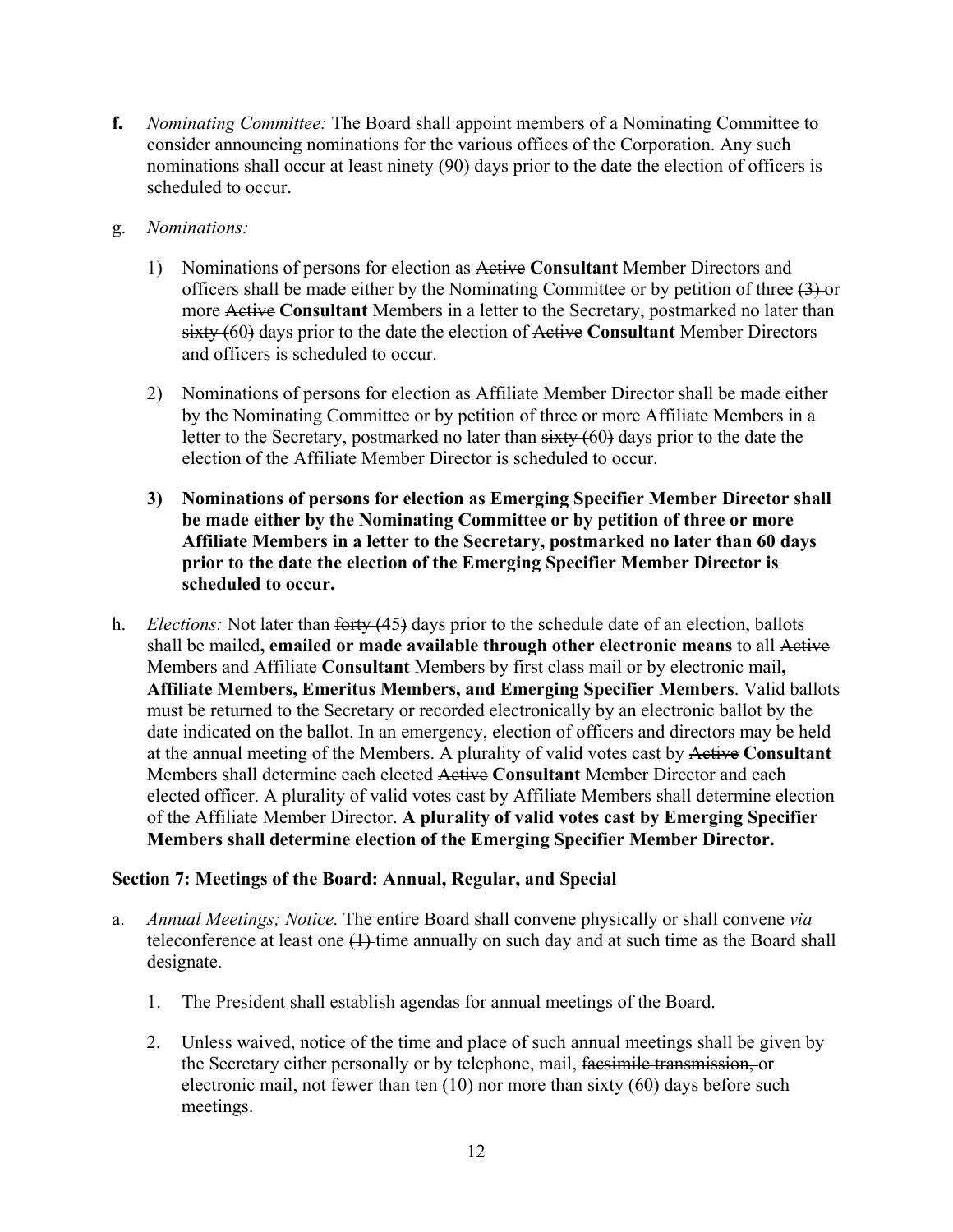- b. *Regular Meetings; Notice.* Regular meetings of the entire Board may be held from time to time between annual meetings at such times and at such places as the entire Board may prescribe. Notice of the time and place of each such regular meeting shall be given by the Secretary either personally or by telephone, mail, facsimile transmission, or electronic mail, not fewer than seven  $(7)$ -nor more than thirty  $(30)$  days before such regular meeting.
- c. *Special Meetings; Notice.* Special meetings of the entire Board may be called by or at the request of the President or by any three (3) directors in office at that time. Notice of the time, place and purpose of any special meeting of the entire Board shall be given by the Secretary personally, by telephone, mail, facsimile transmission, or electronic mail, at least forty-eight (48) hours before such meeting.

### **Section 8: Quorum.**

A majority of the directors present at any meeting of the Board shall constitute a quorum. The act of a majority of the directors present at any meeting at which there is a quorum shall be the act of the entire Board, except as otherwise provided herein or by law.

#### **Section 9: Committees:**

- a. The Board may appoint committees comprised of directors and Members to advise the Board from time to time. Committees may not act in lieu of the Board.
- b. It shall be the duty of each committee so appointed to consider such matters as are referred to the committee by competent authority and report its recommendations to the Board as requested.
- c. Committee members shall be reimbursed for expenses incurred as supported by vouchers within budgeted amounts only, unless otherwise approved by the Board.

#### **Section 10: Action by Unanimous Consent**

Any action required or permitted to be taken at any meeting of the entire Board may be taken without a meeting if a written consent (including electronic consent or digital signatures), setting forth the action so taken, is signed by all of the Directors and is filed with the minutes of the proceedings of the entire Board. Such consent shall have the same force and effect as a unanimous vote at a meeting duly called. The signed consent, or a signed copy, shall be placed in the minutes.

#### **Section 11: Meetings by Telephone or Electronic Means**

Directors may participate in and hold a meeting by means of conference telephone or similar communications equipment, e.g., webcast, video link or similar electronic means, by which all directors participating may simultaneously hear each other during the meeting. Participation in such a meeting shall constitute presence in person at the meeting, except where a director participates in the meeting for the express purpose of objecting to the transaction of any business on the grounds that the meeting is not lawfully called or convened.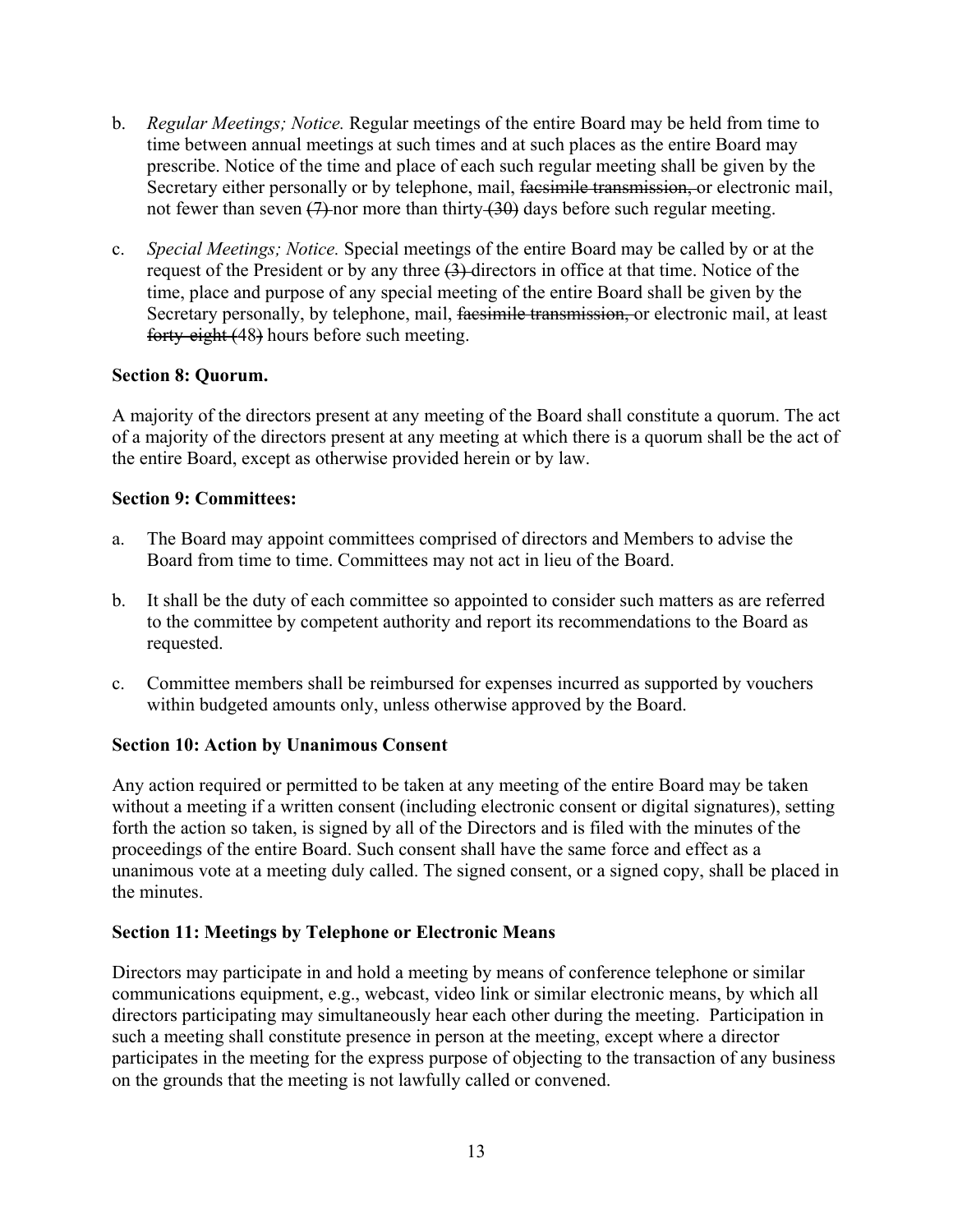### **ARTICLE VIIIIX – STAFF**

The Board is authorized to cause the Corporation to employ such staff as may be necessary to assist in the administration of the activities and programs of the Corporation.

## **ARTICLE IX X – CORPORATE FINANCES**

#### **Section 1: Deposit of Funds**

All funds of the Corporation not otherwise utilized shall be deposited in such banks or other financial institutions as the Board may determine from time to time.

#### **Section 2: Checks and Other Documents**

Such officer (or officers), including elected and appointed officers,**The President or the Treasurer** shall sign all checks, drafts, notes and evidence of indebtedness of the Corporation as the Board may determine from time to time.

## **ARTICLE X XI – COMPENSATION AND CONFLICTS OF INTEREST**

#### **Section 1: Compensation**

No Director or committee member shall receive, directly or indirectly, compensation for services acting in such capacity. A Director or committee member may be reimbursed, to the extent authorized by the Board, for reasonable expenses incurred in connection with performing duties required by the Board.

Any person serving as an officer, including any director, may be entitled to reasonable compensation for services **reasonable expenses** provided solely in his or her capacity as an officer of the Corporation.

#### **Section 2: Contracts with Directors and Officers**

No director or officer shall be financially involved, directly or indirectly, in any contract relating to the operations conducted by the Corporation, or in any contract for furnishing services or supplies to the Corporation, unless such contract shall be authorized by the Board and unless the fact of such involvement first shall have been fully disclosed to the Board.

## **ARTICLE XI XII – INDEMNIFICATION AND INSURANCE**

#### **Section 1: Indemnification**

If any person who was or is a party to or is threatened to be made a party to any threatened, pending or completed action, suit or proceeding, whether civil, criminal, administrative or investigative, seeks indemnification from the Corporation against judgments, fines, amounts paid in settlement and expenses, including attorneys' fees, by reason of the fact that such person is or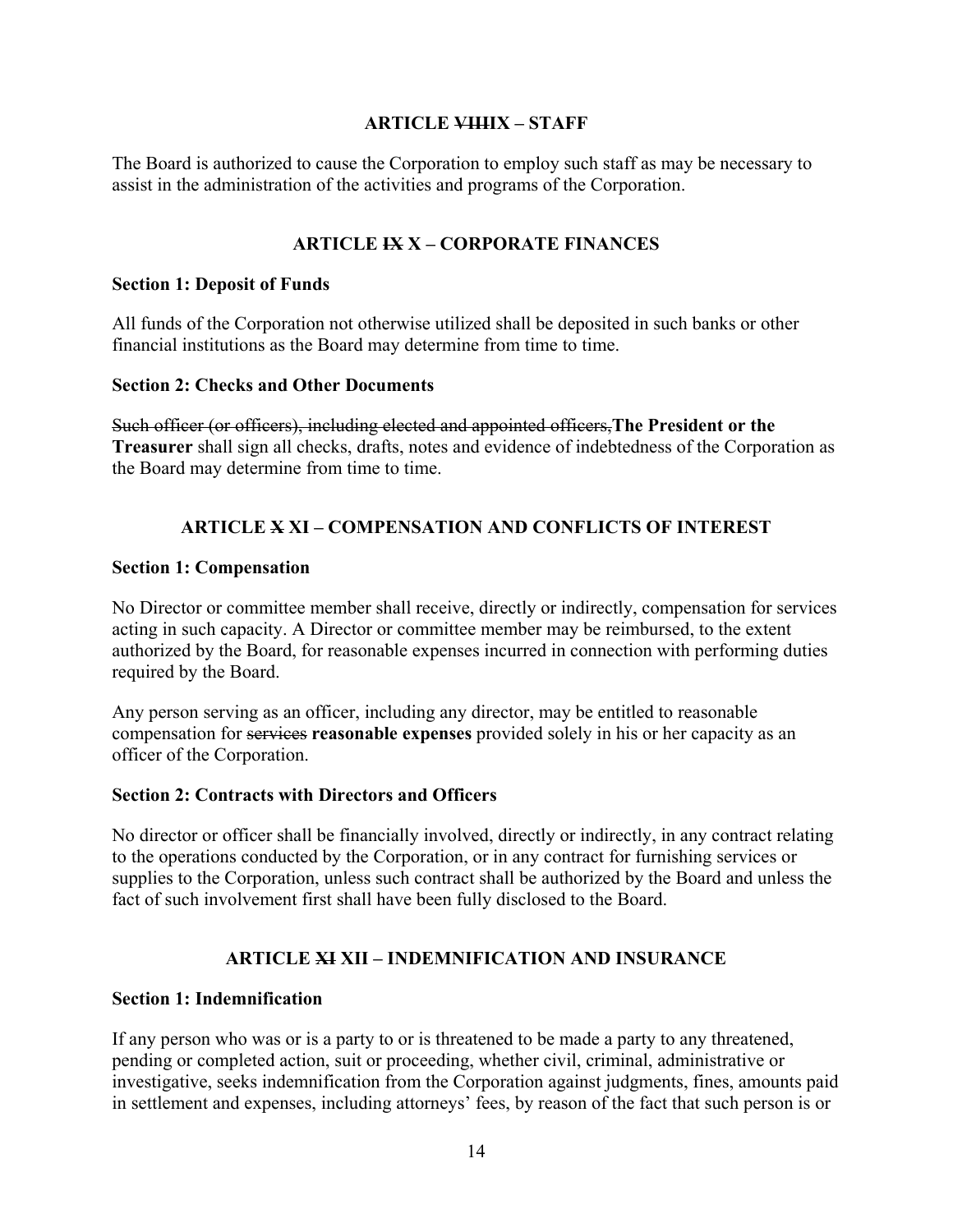was a director, officer, employee, member or agent of the Corporation, then the Corporation shall determine in the manner provided under District of Columbia law whether or not indemnification is proper under the circumstances. If it is determined that such indemnification shall be provided, such person may be indemnified to the fullest extent now or hereafter permitted by District of Columbia law.

### **Section 2: Indemnification Not Exclusive of Other Rights**

The indemnification provided in Section 1 above shall not be deemed exclusive of any other rights to which those seeking indemnification may be entitled under the Articles of Incorporation or Bylaws, or any agreement, vote of disinterested directors, or otherwise as to action taken in an official capacity while holding such office. Such indemnification shall continue as to a person who has ceased to be a Director, officer, employee, member or agent, and shall inure to the benefit of the heirs, executors and administrators of such person.

### **Section 3: Insurance**

To the extent permitted by District of Columbia law, the Corporation may purchase and maintain **liability insurance on its own behalf and Directors' and Officers'** insurance on behalf of any person who is or was a Director, officer, employee, member, or agent of the Corporation.

# **ARTICLE XII XIII – CORPORATE SEAL**

The corporate seal shall bear the full name of the Corporation. The form of such seal shall be subject to modification by the Board.

## **ARTICLE XIII XIV– FISCAL YEAR**

The fiscal year shall be from July 1st through June 30th of the following year.

# **ARTICLE XIV XV – DUES AND SPECIAL ASSESSMENTS**

- a. Establishment of Dues: The Board shall establish dues for Active **Consultant** Members and Affiliate Members. Dues are payable upon receipt of the annual membership renewal notice.
- b. Special Assessments: Special assessments upon Active **Consultant** Members and Affiliate Members may only be imposed if proposed by the Board and approved by a majority of the Active **Consultant** Members and Affiliate Members responding to a ballot proposal to approve the assessment.

## **ARTICLE XV XVI – AMENDMENTS OF ARTICLES OF INCORPORATION AND BYLAWS**

Proposals for amendments to the Articles of Incorporation and these Bylaws may be made by the Board, or submitted to the Board in a petition, accompanied with detailed justification for the